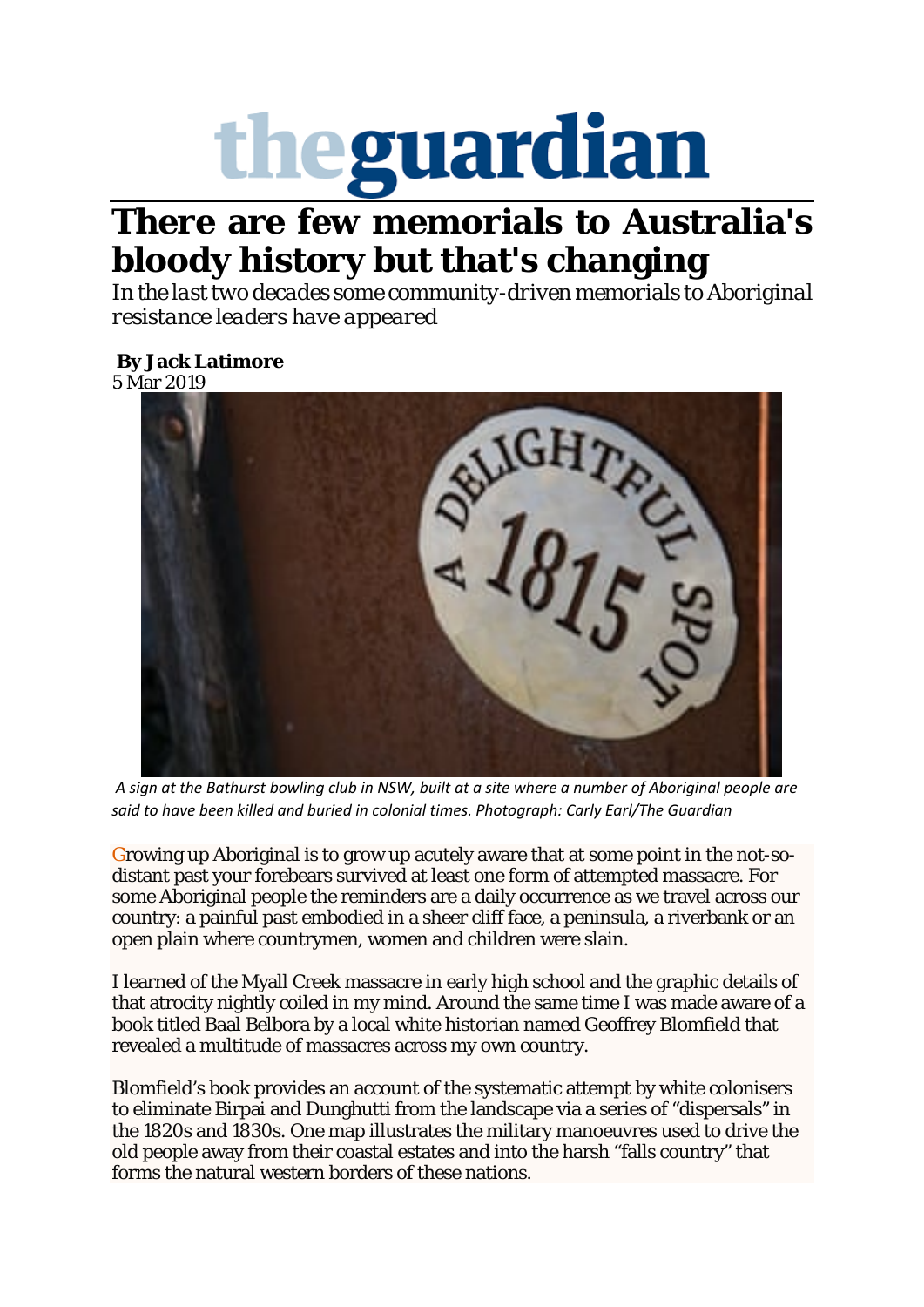The intent of those manoeuvres was unquestionably, undeniably, the annihilation of the blacks: to terrorise them, to force the resistance into the precipitous hills, into impending starvation, where they would submit or perish.

Knowledge not contained within Blomfield's book, but known by our greatgrandfather who was born and raised in the first half of the 1900s, was a local massacre where violence more akin to the savagery of Myall Creek was perpetrated. In the early 1990s my great-grandfather even spoke at length to white anthropologists and historians about it. The records remain somewhere in government archives, filed away, disregarded.

Our family's native title claim on the area did not succeed and, to this day, the site is not recognised as an Aboriginal place, let alone for the brutality that occurred there.

Warfare was the main form of contact between the colonial invaders and the Birpai and Dunghutti in those early decades, driven by colonial occupation and its exploitative resource extraction. The locals resisted an empire, yet no reference of their heroism is found in Australia's national war memorial. Nor is the inclusion of this dark narrative likely in that institution's future \$500m "expansion".

The same scenario is repeated in all the "frontier" wars that occurred across the continent as Australia's colonies expanded. To paraphrase the national war memorial's director, Brendan Nelson, this is the symbol of the price paid by First Nations lives for the freedoms white Australia enjoys and too often takes for granted.

Also little known is how these bloody confrontations continued to occur well into the 1930s, roughly 100 years after Myall Creek and three decades after federation.

But First Nations people are and have always been acutely aware of these atrocities.

In Fingal, a beachside village on the New South Wales north coast, there is a massacre site at the end of the spit. But visiting surfers and fishers could never suspect that Indigenous men, women and children were murdered on a slender plain visitors now traverse to access the beach.

Drive up the Bruce Highway from Mackay in north Queensland to a township known as The Leap and you will find a lanky wooden memorial beside a roadside pub representing a tragedy in 1867.

Local lore recalls that an Aboriginal woman, distressed, clutching her baby, leapt off the ledge of a nearby cliff. Her infant survived the fall and was taken into the care of a white family.

But a second version of events, not as widely recounted, says the woman and a number of her countrymen were driven off the cliff by white men and their agents.

Until mid-2017 you could find installed on the cliff's edge a giant photo frame with "I took the leap Mackay" painted on it.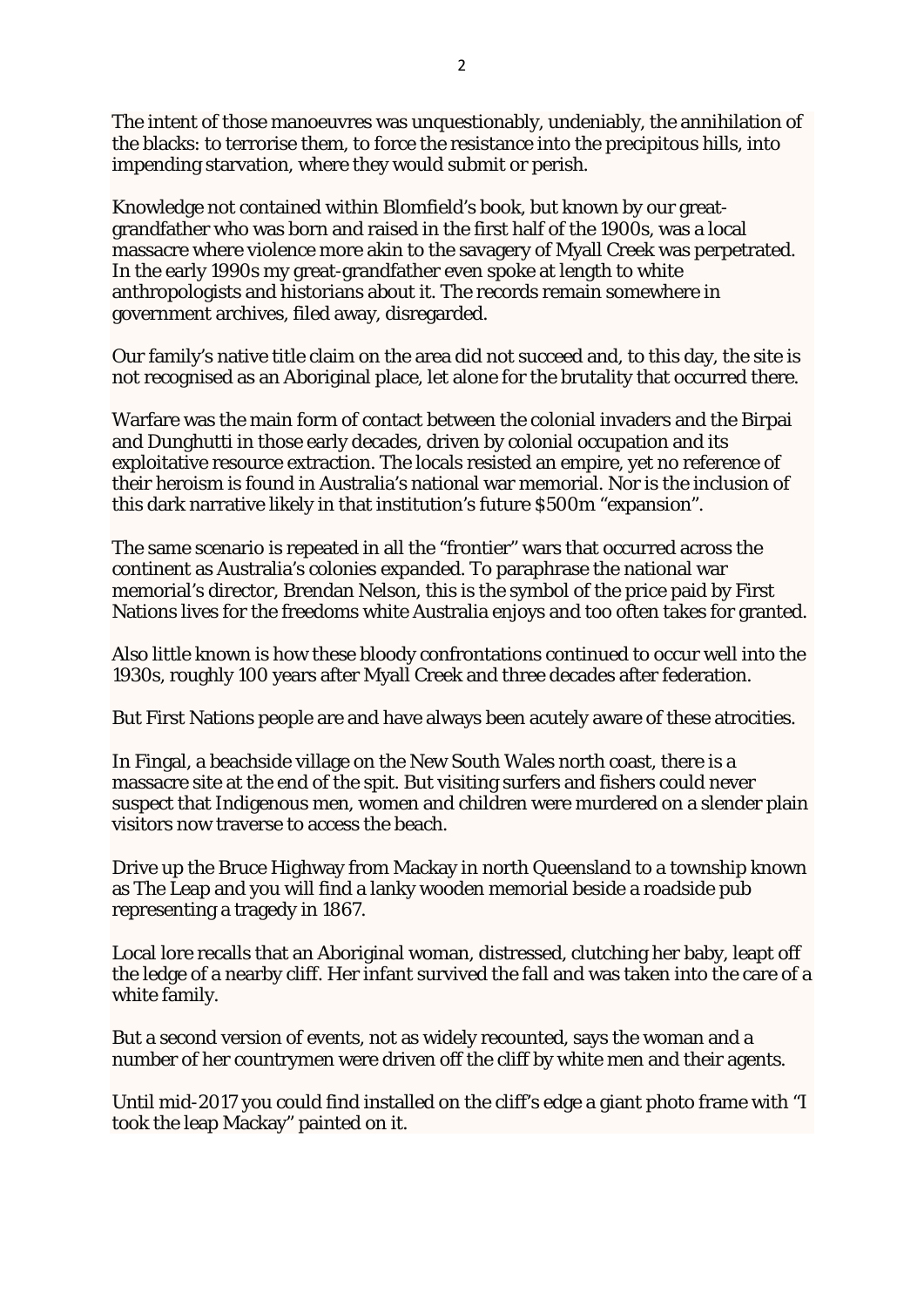In inner-city Melbourne, where several massacres of local Kulin people occurred, you may roam the streets and discover plaques fixed to just about every single Victorian and Edwardian landmark, but not so easily find in memorial form or even at visitor information kiosks information about the city's bloody history.

A 1914 letter to the editor of the Northern Star, a newspaper circulated in the "big scrub" area of the NSW north coast, provides a conscientious witness account of the character our aspiring commonwealth issued from:

*Besides the Myall Creek massacre there were other and greater massacres perpetrated … for trivial offences, and sometimes for no substantial reason at all. The whites had a method of seeking retribution that was a disgrace to Christianity – that of punishing a tribe, probably an innocent one, for the crime of an individual. The whites, far from showing any regard for the lives of the original owners of the country, ignored all their*  rights as to property, and yet were most brutal when their own rights were *transgressed.*

In the last two decades some community-driven memorials to Aboriginal resistance leaders have appeared.

There is the memorial to Yagan in the Swan Valley, Western Australia, to honour the Nyoongar warrior and diplomat who was hunted down and shot, partially flayed for the trophy of the tribal markings on his back, and then had his head removed for the bounty.

The head was later posted to England as a "curiosity" from the colony. It was only repatriated to his people and country in 2010.



*Aboriginal elder Ken Colbung with the bronze statue of the 19th century Aboriginal warrior Yagan after it was discovered that its head had been severed and stolen from where it stands on Heirisson Island near Perth. The vandalism came five days after Yagan's skull was returned to Perth from the UK. Photograph: Greg Wood/EPA*

Last month in Buderim on Queensland's Sunshine Coast, a community action group unveiled a memorial to Dundalli, a local resistance leader and senior lawman